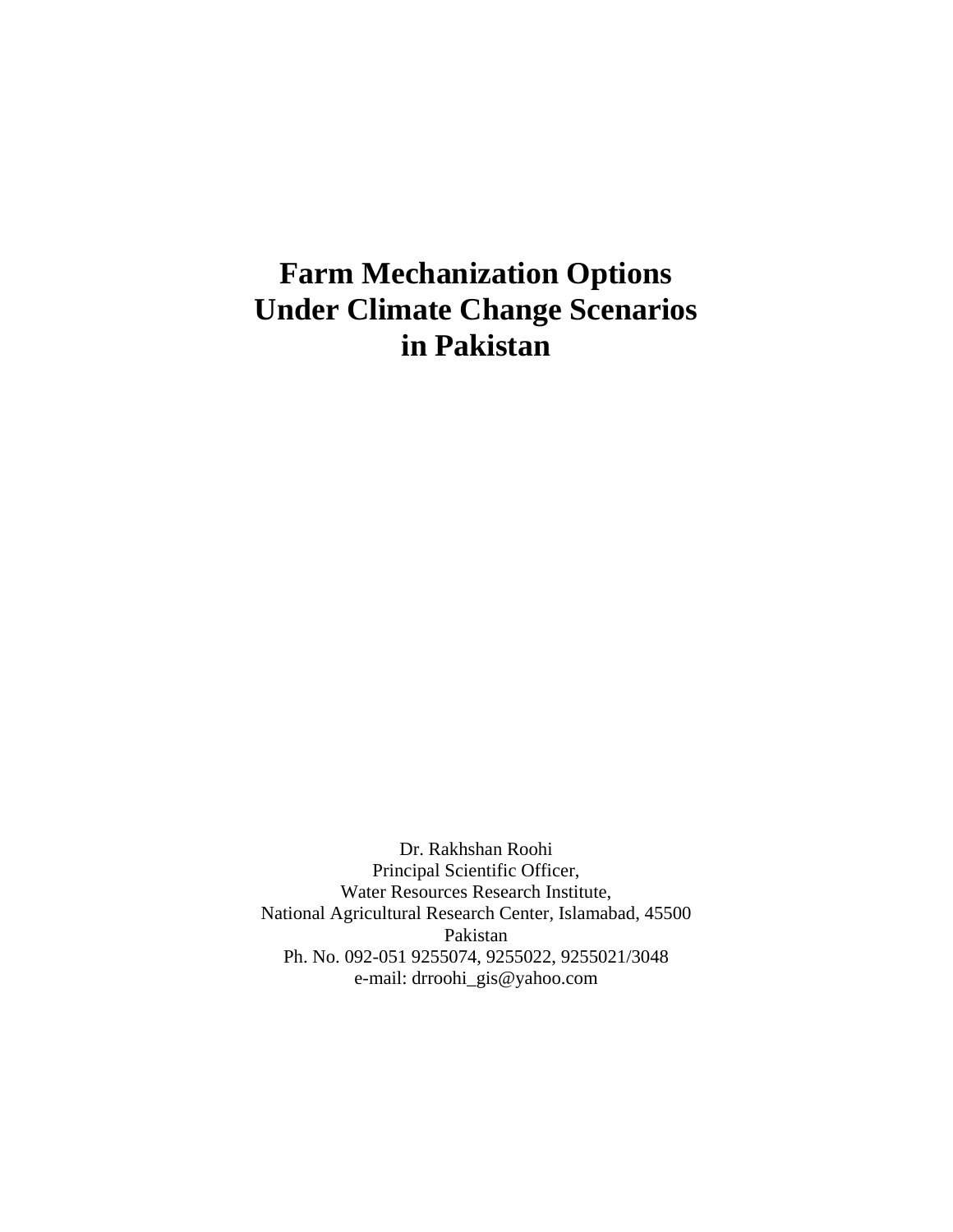## **Farm Mechanization Options Under Climate Change Scenarios in Pakistan**

## **1. Introduction**

Pakistan is situated between 241˚ and 371˚ N latitude and 611˚ and 751˚ longitude covering an area of 79.6 million hectares. The country inherited highly variable topography, climate, and culture. The climatic variability is expressed by humid zones in the northeast to hyper-arid in the southwest and west. The major part of the country is classified as arid to hyper-arid as shown in Figure 1 (Roohi, et.al. 2002).



**Figure 1: Agro-climatic Variability in Pakistan** 

The country's high mountains comprise the western end of the Himalayan range and some parts in the Hindu Kush and Karakoram ranges. Some of the lower mountain ranges in the northeast receive high monsoon rainfall in summer and snow precipitation during winter. The snow and glaciers in the northern high mountains are the major source of water for the irrigated agriculture in the Indus basin. The climatic variability coupled with the high dependency of agriculture on the irrigation water results in the complex cropping system (Figure 2). Some of the major cropping sequences include Rice-Wheat, Coarse grain-wheat, cotton-wheat, maize-wheat, sugarcane-wheat and groundnut-wheat. Within these cropping systems there is further mix of other crops in both summer (*Kharif*) and winter seasons (*Rabi*). Cultivated areas in Pakistan are classified as canal command, tubewell command, Sailaba, and Barani. The total cropped area in 2005 was 22.51 million hectares (Table 1).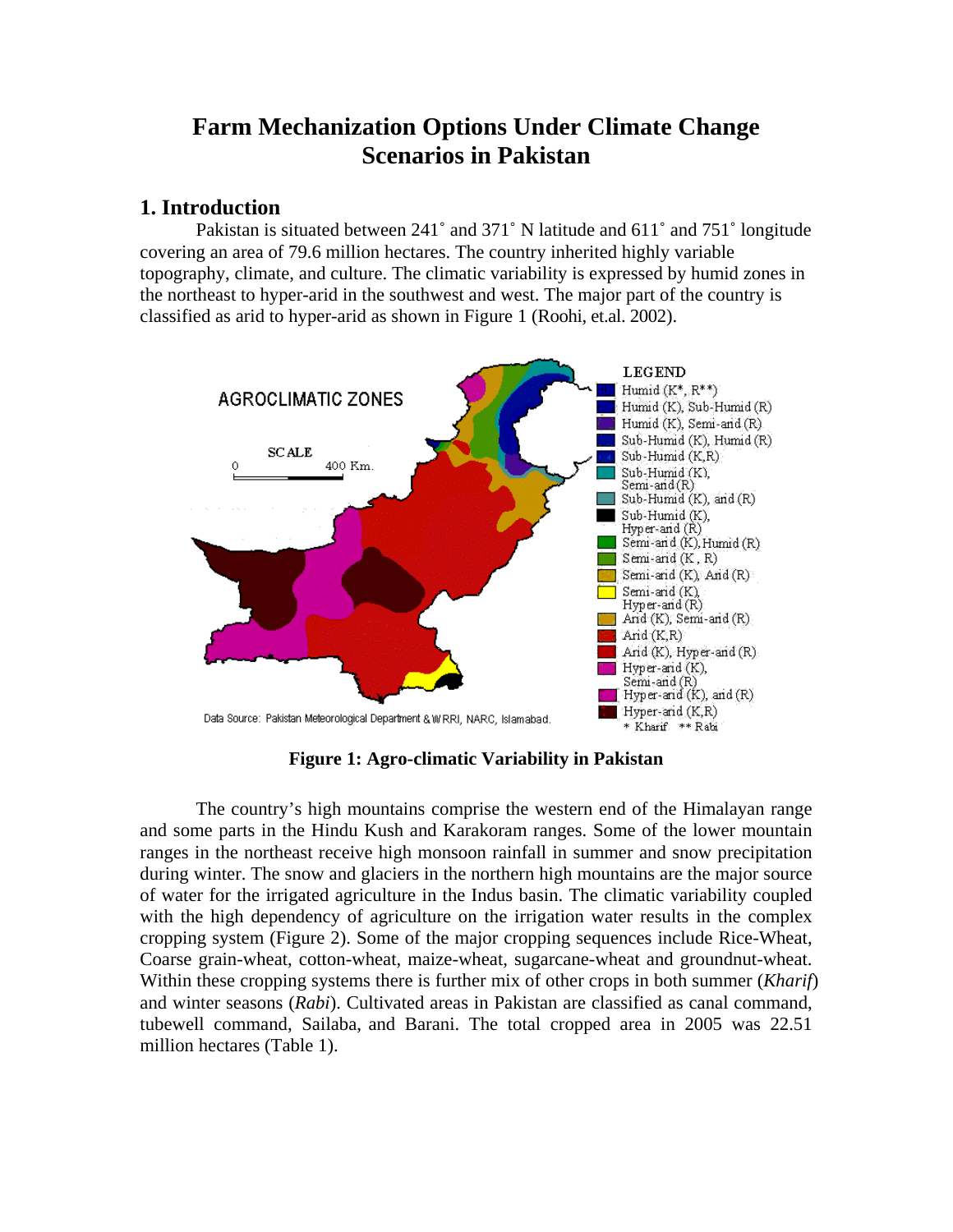

#### **Figure 2: Variability in Cropping Patterns**

Source: Resource Use Planning Programme, WRRI, NARC, Park Road, Islamabad, Pakistan

| Table 1: Land utilization statistics (million ha) |       |  |  |  |
|---------------------------------------------------|-------|--|--|--|
| Geographical area                                 | 79.61 |  |  |  |
| Forest area                                       | 4.01  |  |  |  |
| Not available cultivations                        | 24.32 |  |  |  |
| Culturable waste                                  | 9.00  |  |  |  |
| Cultivated area                                   | 22.15 |  |  |  |
| <b>Current fallow</b>                             | 6.61  |  |  |  |
| Net area sown                                     | 15.54 |  |  |  |
| Area sown more than once                          | 6.97  |  |  |  |
| Total cropped area                                | 22.51 |  |  |  |
| Source: GOP, 2005                                 |       |  |  |  |

Agriculture contributes about 24% to the GDP of Pakistan and provides employment to 48.4% of the labor force (EAW, 2003). The country's agricultural production system is complex and consists of a mix of crop and livestock production and so are the contributions of various sub-sectors to GDP (Figure 3).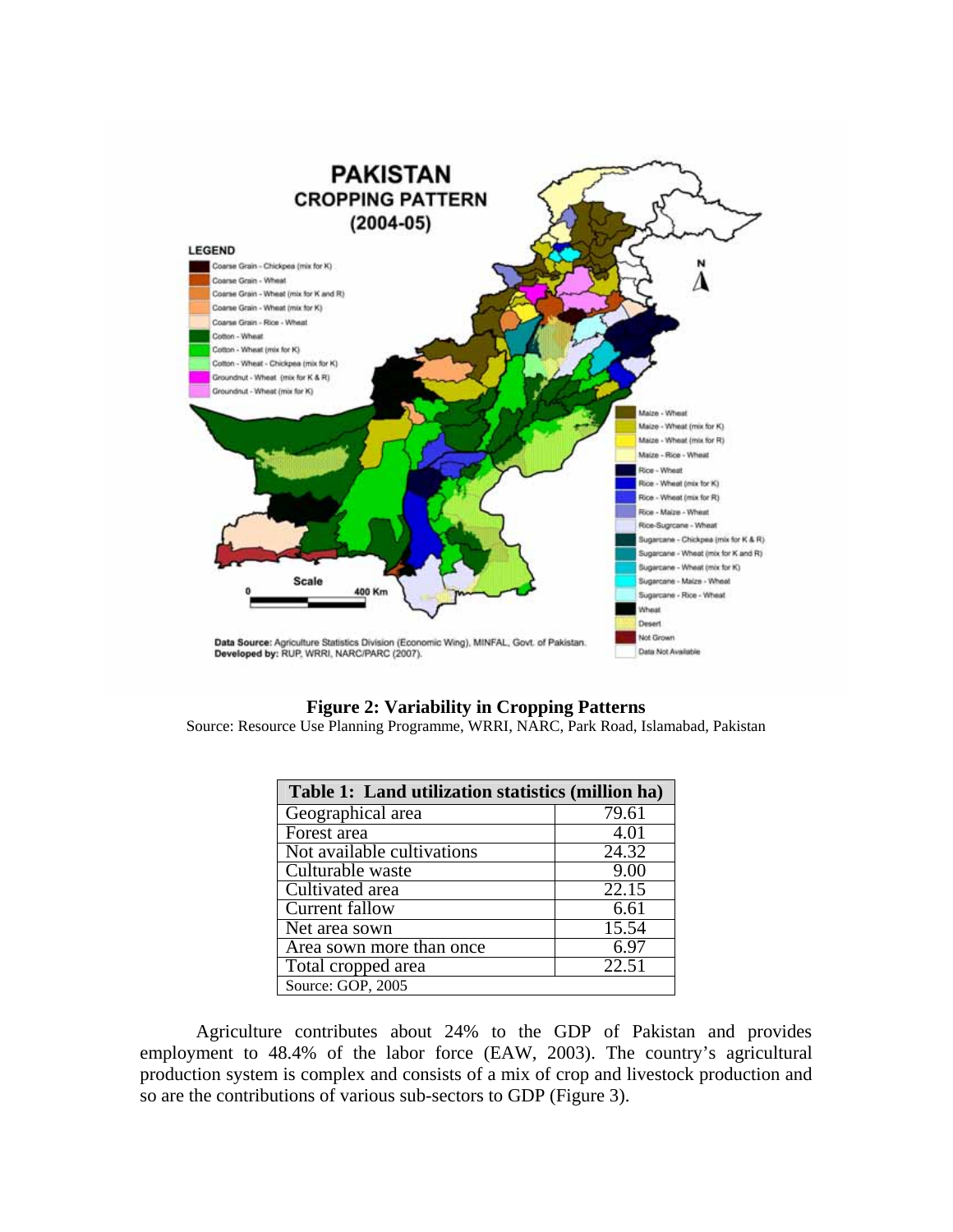The farms of an area of less than 5 hectares constitute 39% of the cultivated area, and 81% of all farms in the country fall in this category. About 12% of farms have an area of 5 to10 ha, and such farms cover 22% of the total cultivated area. Only 7% of all farms are over 10 ha in size, but these account for 40% of the farmed area. The variability in size of land holdings are reflected in diverse land use and cropping systems driven by varying investment capacity of different farmer groups.



**Figure 3. Share of Agriculture in GDP**

There is an emerging trend that overtime percent of farm area cultivated and area net sown have been increased (Table 2). Landuse intensity and cropping intensities have also been increased from 84 and 103 percent in 1960 to 85 and  $142$  percent in 2000 respectively. There are three types of tenures in Pakistan namely owner cultivator, ownercum-tenant and tenant. The predominant (78 percent) are owner farmers operating 73 percent of farm area in the country whereas 8 percent are owner-cum-tenant and 14 percent tenant operating 15 and 12 percent farms area in the country respectively.

| Table 2: Land utilization overtime from $1960-2000$ (%) |      |      |      |      |      |
|---------------------------------------------------------|------|------|------|------|------|
| <b>Land use</b>                                         | 1960 | 1972 | 1980 | 1990 | 2000 |
| Farm area cultivated                                    | 76   | 83   | 83   | 82   | 81   |
| Area net sown                                           | 86   | 92   | 95   | 96   | 94   |
| Intensity of land use                                   | 84   | 89   | 89   | 87   | 85   |
| Cropping intensity                                      | 103  | 111  | 122  | 137  | 142  |
| Source: GOP, 2005                                       |      |      |      |      |      |

Almost a third of Pakistan's total area is classified as rangeland (GOP/RCA, 1992). These rangelands support two-thirds of the entire population of sheep and goats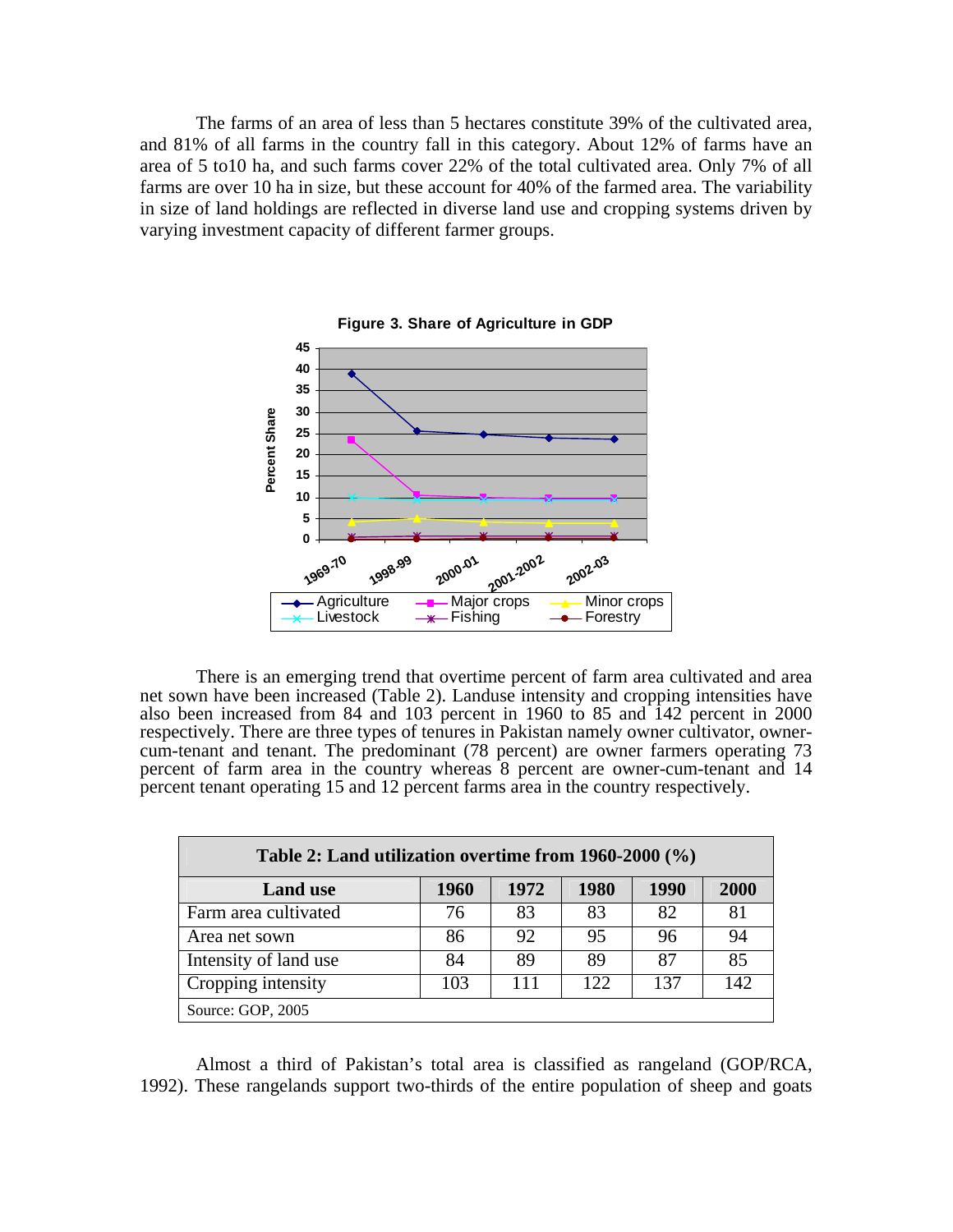and over half of the cattle population of the country. Millions of herders and pastoralists depend on rangelands for their livelihood.

 Livestock farming plays a significant role in the economy of Pakistan. Livestock is still a major source of fertilizer for crop production, power for farm operations, and fuel for cooking, and is an are easily convertible mobile asset in times of emergency. Most of the buffaloes, however, are the primary milk producing animals and are found in the irrigated areas, although in recent years, herds are also being raised in peri-urban areas.

With this background having complex climate, agricultural production and cropping system variabilities and tenure systems it is highly complex to address the farm mechanization issue especially in the context of changing climate scenario.

#### **2. Climate change and challenging issues in Pakistan**

 Pakistan's status as a developing country dependent mainly on agriculture makes it particularly susceptible to the effects of climate change. Added to this is the fact that like most other developing countries, Pakistan does not have adequate monitoring systems for the prediction of likelihood of occurrence of extreme events, or the assessment of possible changes in weather patterns, thus making the task of developing short term response or disaster mitigation strategies extremely difficult.

 The climate change research in the country is in its infancy and is mainly focused to understand the past trends and current variabilities. In general the focus of climate change research is towards *Physical Indicators* including climatic parameters, water resources, glaciers, glacial lakes and surges and *Biological Indicators* including agriculture and natural ecosystems.

In a comprehensive study using high quality toposheets, remote-sensing data of Landsat-7 and Digital Elevation Model, the inventory of glaciers and glacial lakes was completed and the potentially dangerous glacial lakes were identified (Roohi, et al.). Over a vast area of Indus River Basin 5,218 glaciers and 2,420 glacial lakes are identified out of which 52 are characterized as potentially dangerous lakes. Historical record of glacier fluctuations in Himalayas and Karakoram indicate that in the late nineteenth and early twentieth centuries the glaciers were generally advancing followed by predominant retreat during 1910-1960 (Mason 1930 and 1935 and Goudie et al. 1984). In the last 100 years, 26 sudden, rapid advances have been reported involving 17 glaciers (Hewitt, 1969).

 Analysis of past climatic data depicts that climate is changing (Farooq and Khan, 2004). There is temporal as well as spatial variability in the rate of change and the nature of resulting impacts affecting all aspects of life. In the context of climate change there is a need to develop and implement incremental adaptation strategies and policies to face the realities associated with climate change. It is observed that the maximum and minimum temperatures have dropped in the north eastern mountains while there is an increase in western parts of the country. Generally summer (April-May) maximum temperatures have increased in all the regions except in the coastal belt while minimum temperatures show a mixed trend with increasing trend in Balochistan plateau, coastal belt and central and southern Punjab. Precipitation has increased in all the regions during the monsoon period except in western Balochistan plateau and coastal belt where it has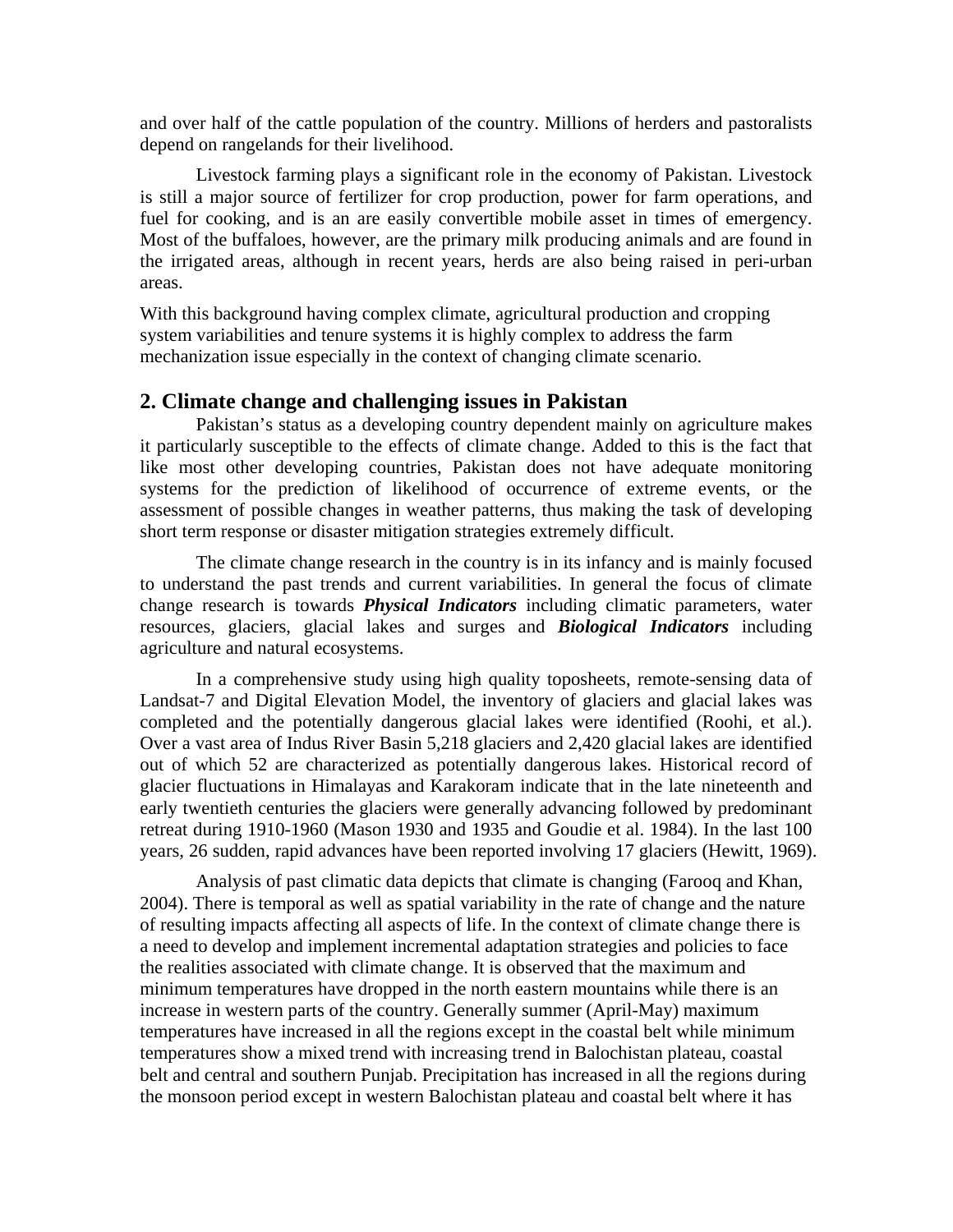decreased. In Pakistan there is generally a rise in temperature of 0.5  $\degree$ C to 1 $\degree$ C in the northern arid mountains, western dry mountains and coastal areas (Ahmad S., A. Bari and A. Muhammad, 2003). In the monsoonal zone, generally a decrease or no change in temperature was observed. Furthermore, there was an increase in extreme temperatures in the arid environments comprising broadly the plains, dry mountains and coastal areas. Increase in extreme annual rainfall was observed in the hot humid, sub-humid and semiarid environments, whereas decrease was observed generally in cool humid/sub-humid regions, dry mountains and coastal areas.

 Looking at the water resources, there is a decreasing trend in flows of river Indus and Kabul, whereas a mixed trend was observed for the rivers Jhelum and Chenab (Ahmad S., A. Bari and A. Muhammad, 2003). For the western rivers, the analysis of both winter (*Rabi*) and summer (*Kharif*) seasons indicated a reduction in river flows during 1968-97 from that of 1937 -67. Extremes of water availability were also reduced during the same period. Due to climate change the snow avalanches and GLOF events were observed at high elevation (>3500 m), landslides, debris flow, flash floods at medium elevation (500-3500 m) and floods in lower valleys and plains were common.

 Amongst the possible effects of climate change is the likelihood of increased frequency, and severity of occurrence of extreme events such as floods and droughts. Increased intensity of such exogenous shocks combined with a growing population may lead to increased displacement of rural communities, human migration, and rapid, unplanned urbanization. The people and animals that survive are faced with starvation because foodstuffs and forage may not be immediately available in sufficient quantities.

 Intensive animal production presents many challenges to environmental management. Potential emissions of pollutants to the atmosphere, soil and water may emanate from a variety of sources at the site of production facilities, as well as from offsite areas, such as agricultural land on which manure is applied.

 Due to population increase, the country is spending around US\$ 1.0 billion annually for the import of food items. The climate change would further aggravate these problems as the irrigated agriculture in semi-arid and arid environments is already operating under extreme high temperatures (Ahmad, 2005). It is stipulated that the increase in temperature of 0.9 °C and 1.8 °C would further shorten the growing season length of cereals (wheat, rice and maize) leading towards shift in potential area of these crops. The increase in crop evapo-transpiration would require additional water for growth and cooling in an environment where water is already in short supplies. The increase in utilization of marginal quality groundwater would further add towards secondary salinization of soils. It is generally considered that climate change might have a positive impact on mountain agriculture (increase in yields of food crops) because of higher  $CO<sub>2</sub>$ concentrations, reduction in Growing Season Length (GSL) and thus wheat cultivation for grains would be possible above 1500 meters. Other crops and fruits might also be benefited. The natural ecosystems are not exempted from the climate change impact. In a study of mountainous ecosystems it is concluded that overall impact of climate change on the forest ecosystems could be negative (Siddiqui, 1999).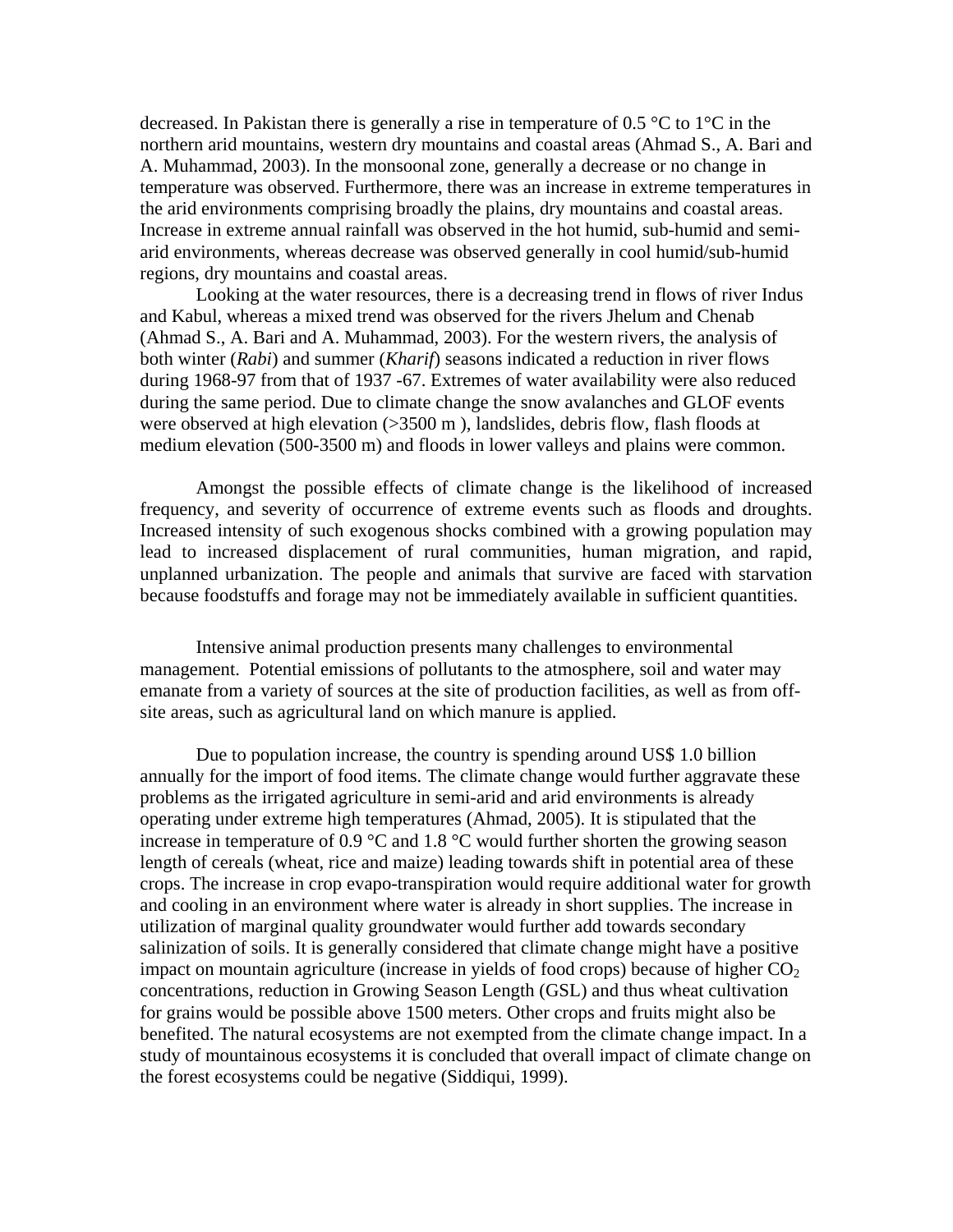In summary, the climate change can have the following effects especially on the agriculture:

#### **Potential Vulnerability to Heat Stress**

This would not only affect the growth, maturity and productivity of crops but also would require additional amount of irrigation water to compensate heat stress rather cooling of crops might become an essential element of the crop production system.

#### **Potential Shifts in Spatial Boundaries**

A small increase in mean temperature can translate into much higher ambient temperatures in the planting and growing periods, which can affect a shift in potential boundaries.

## **Changes in Productivity**

The simulations showed that a temperature increase in the three selected locations, which consist of semi-arid and arid regions, might result in minor reductions in the grain yield.

#### **Changes in Water Use**

The temperature increases coupled with variations in rainfall can increase the net irrigation water requirements of sub-humid, semi-arid and arid climatic zones.

## **Changes in Land Use**

The projected increase in temperature by 2050 would reduce the growing season length and productivity of all the major cropping systems, but might provide more time for preparation of land for the next crop and have implications for land use in agriculture

## **Projected Production of Agricultural Commodities**

Changes in climate especially increase in temperature coupled with decrease in rainfall would have a negative impact on the future projections of production of major crops.

## **3. Policy Initiatives**

 Pakistan is a country that contributes very little to the global GHG emissions, but nonetheless views climate change as an issue not only requiring international cooperation but also a pro-active policy at the national level. It is with this objective that Pakistan has embarked upon dealing with an issue that threatens the predominantly agriculture base of the economy and has implications for livelihood and survival of a population of over 140 million people.

 Pakistan's environmental policy and management framework is based on the Pakistan Environment Protection Act 1997 (PEPA), which in turn replaces the Pakistan Environmental Protection Ordinance promulgated in 1983. Major policy initiatives in the environment sector have been the enactment of National Conservation Strategy (NCS) in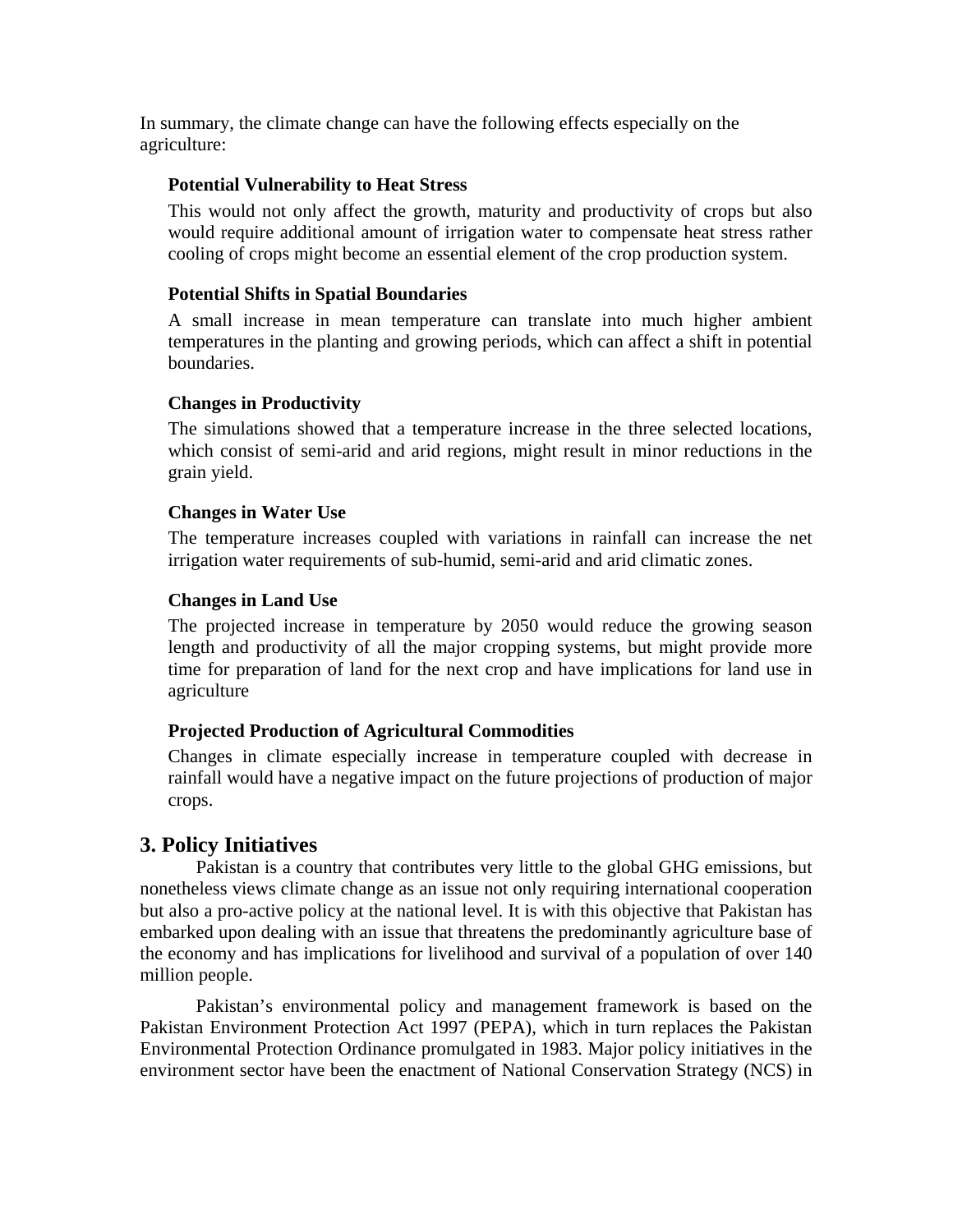1992. Forestry Sector Master Plan and NCS plan of Action and the finalization of a National Environmental Action Plan (NEAP) in February 2001.

 The Government of Pakistan attaches high importance to the development of renewable energy resources and has recently constituted a high-powered alternate energy board to advise the government on cleaner forms of energy. The energy sector is the single largest source of greenhouse gas emissions. As such, it is also the sector which is believed to have the greatest potential for development. The country has vast potential for renewable energy development like hydropower, wind and solar energy. In order to meet its growing energy needs, Pakistan requires specific assistance in environment friendly technologies and renewable energy development to embark on a development path that is not only sustainable but also helps the country in meeting the objectives of international commitments. Given the contribution of energy sector in the economic growth and its GHG mitigation potential, it has been recognized that such assistance will be required both technically and financially in the area of renewable energy development.

#### **4. Farm mechanization**

 In the early twentieth century, even in industrialized countries, production of the world's food supply required the labor of at least half the population. Today, thanks in large part to advancements made by biological and agricultural engineers; developed countries can accomplish this using only a slim 2% of their populations.

 Now, new challenges present themselves. As world population swells, more food, energy, and goods are required. The limited natural resources demand to produce more with less so that higher productivity does not degrade the environment, and also search for new ways to use agricultural products, byproducts, and wastes. Biological and agricultural engineers are responding with viable and environmentally sustainable solutions but at the same time new challenges are emerging with the changing climate requiring shift in prioritization.

 The Farm Machinery Institute of national Agricultural Research center has been working for the promotion of agricultural mechanization in the country through designing, performance evaluation and commercialization of appropriate farm machinery. It is equipped with required facilities of designing, prototype fabrication workshop, and farm machinery testing laboratory and testing yard. Its activities have been mainly grouped in crop establishment engineering; harvesting and threshing engineering; post harvest engineering; industrial and mechanization research and farm machinery testing and standardization. Recently, FMI has developed and commercialized paddy transplanter and zero-till drill and is working on pneumatic row crop planter, hold-on paddy thresher, solar dryer for fruits and vegetables and dual mode drill.

#### **5. Needs for Adjustment in Farm mechanization**

 After reviewing the situation under global climate change, the two main priority areas to address immediately are water resources and energy There is need for evolve a mechanism for integration of farm mechanization, global climate change, and water management research areas/ interface laid out agricultural engineering in support of the Kyoto Protocol. In the reducing water resources and increasing temperature situation the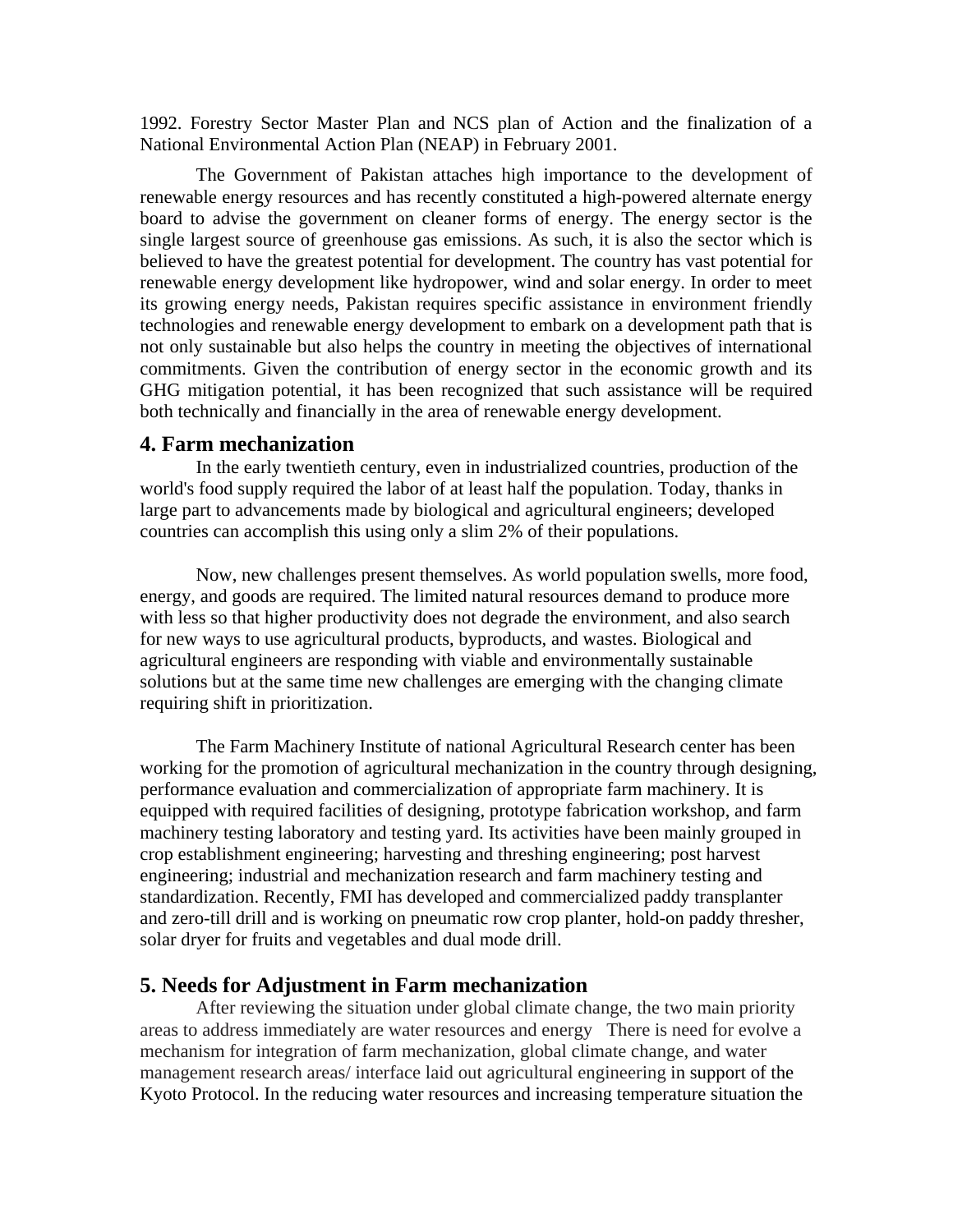immediate need is to efficiently utilize the resource. There is an immediate need to first characterize and classify the areas according to their susceptibility to climate change so that mechanisms could be tailored to address the most crucial issue. The best agricultural engineering solutions could be system based rather than component based. Since the climate change is regional issue, therefore, multidisciplinary regional effort requires partnership in strategic research among different national and international institutions with complementary strengths.

The existing agricultural engineering and farm mechanization needs could be focused in the following areas:

## **Water Resources**

- $\triangleright$  Better techniques for determining crop water requirements or irrigation demand preferably sing RS/GIS techniques and designing irrigation systems accordingly.
- $\triangleright$  In the shifting rainfall pattern the cropping calendar is distorted. The water injection cum fertilizer drill can be one of the solutions for timely sowing of particularly rainfed crops.
- $\triangleright$  The overall irrigation efficiency of the Indus basin in Pakistan is around 36% which means only 1/3rd of surface water is available for crop consumption requirements. To address this low efficiency the following research activities could be focused:
	- − Development and commercialization of low-cost geo-membrane liners for lining of canals and watercourses
	- − Water efficiency can substantially be improved by leveling the field properly. Local manufacturing of cost effective laser levelers could be given priority
	- − Development and of water and energy efficient irrigation systems. Pakistan has already commercialized the sprinkler and drip irrigation systems and there are several local manufacturers marketing the systems. However, there is a need for quality control. The efficiency of the pumping systems needs further improvement. For large farms there is a need for local fabrication of Central Pivot
	- − Machinery for innovative surface irrigation
	- − Development of skimming wells and energy efficient pumping systems
- $\triangleright$  On-farm rainwater harvesting and storage structures.

## **Energy**

- $\triangleright$  Improvement in fuel efficiency in agricultural machinery
- $\triangleright$  Commercialization of wind power potential
- $\triangleright$  Development and commercialization of cost effective solar panels

## **Farm Operations**

 $\triangleright$  Minimum tillage to reduce the effect of temperature rise on the increase of soil temperature and improve soil structure.

## **Livestock silage**

 $\triangleright$  Environmental management systems and preventing pollution for intensive animal production units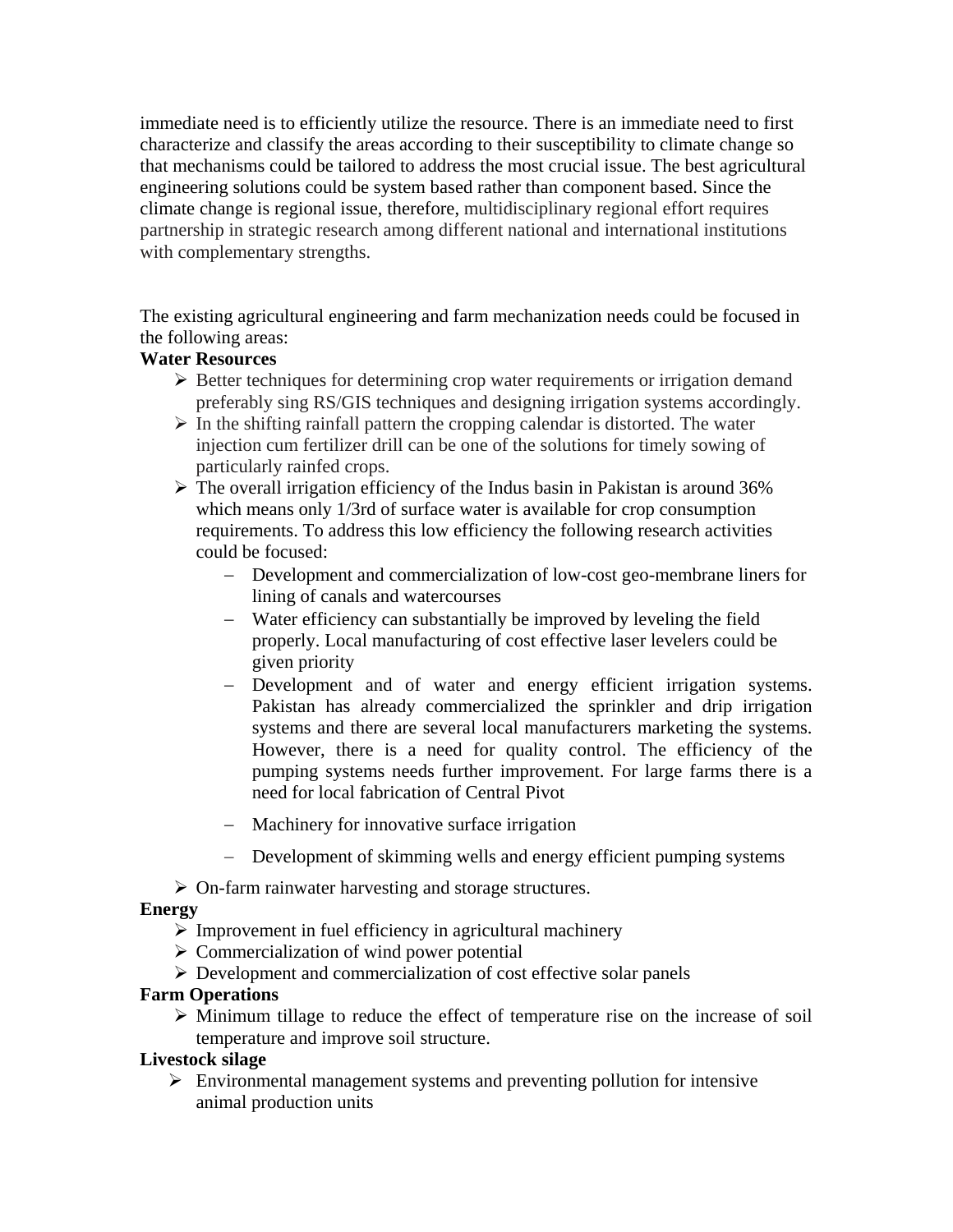- $\triangleright$  Biogas production units
- $\triangleright$  On-farm livestock waste management
- $\triangleright$  Animal housing and storage structures with ventilation systems, temperature and humidity controls, and proper waste management.

## **Nursery & Greenhouse Engineering**

- $\triangleright$  For off season vegetables and nursery development cost effective greenhouse structure needs to be developed.
- $\triangleright$  Equipment for hydro-ponic cultivation

## **6. Recommendations**

 As the climate change research outcome is getting clear and there are visible evidences of impacts of climate change on agriculture, following are some of the suggestions to consider:

- $\triangleright$  Strengthen international partnerships for joint research and development in agricultural engineering and farm mechanization to address the expected threats posed by climate change.
- $\triangleright$  The regional information/data sharing should be encouraged.
- $\triangleright$  Education in climate change may be introduced in curricula at various levels.
- $\triangleright$  Since the impact of climate change is complex, therefore, system approach is required to integrate the entire farm activities.
- $\triangleright$  Water management and cost effective efficient irrigation systems for enhancing water use efficiency and reducing the heat stress are required to be designed under increasing crop water demands.
- $\triangleright$  Tapping renewable energy sources and improving fuel efficiency in agricultural machinery
- $\triangleright$  New tools and techniques like Geographic Information System, Remote Sensing and simulation modeling needs to be introduced for characterization and system analysis which is not only cost effective but efficient as well.
- $\triangleright$  Facilitate greater adoption of scientific and economic pricing policies, especially for water, land, energy, and other resources.

## **7. References**

- 1. Ahmad, S. 2005. Assessment of Climate Change Impacts on Crops and Water Balance and Adaptation Strategies in Pakistan In Muhammad, A. and S. S. Hussain. Proceedings of National Workshop on Global Change Perspective in Pakistan- Challenges, Impacts, Opportunities and Prospects, April 28-30, 2005, Islamabad, Pakistan.
- 2. Ahmad, S., A. Bari and A. Muhammad. 2003. Climate Change and Water Resources of Pakistan: Impact, Vulnerabilities, Coping Mechanisms In Proceedings of the year end workshop on Climate Change and Water Resources in South Asia. January 7-9, 2003. Kathmandu, Nepal.